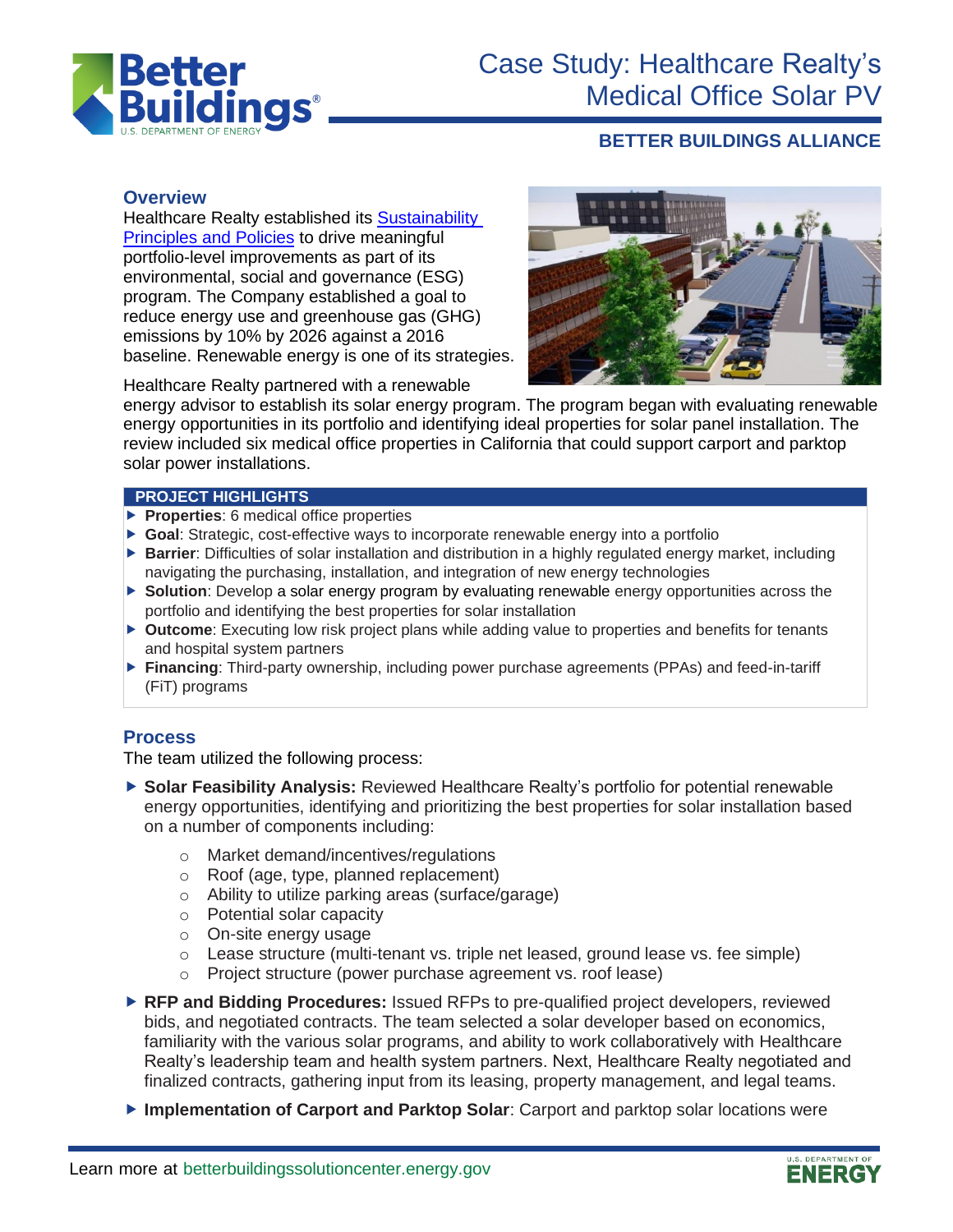

### **BETTER BUILDINGS ALLIANCE**

selected, offering an efficient way to expand solar capacity beyond the rooftop (which can have limitations due to the age and/or replacement schedule of the roof). Installation is scheduled to begin once the projects have gone through design, interconnection application, and permitting stages, with projects expected to be finished in 2022. The projects will generate up to 3.3 megawatts of energy per year - enough to power a 300,000-square-foot medical office campus.

#### **Financing**

Solar energy projects provide a hedge against rising electricity prices, as well as an additional income stream for Healthcare Realty. These properties will either use the generated electricity onsite or sell it back to the utility:

*Third-Party Ownership – a third party owns, installs, and operates the arrays.*

- ▶ [Power Purchasing Agreements \(PPAs\):](https://betterbuildingssolutioncenter.energy.gov/financing-navigator/option/power-purchase-agreement) Healthcare Realty has three projects underway where the electricity will be used on-site through net energy metering PPA agreements. RECs are retained by the solar system owner.
- ▶ Feed-in-Tariff (FiT) Program: Two on-site projects are structured as leases under a Los Angeles Department of Water and Power (LADWP) FiT solar program, selling the electricity generated on-site directly to LADWP. The utility will take ownership of the RECs as part of the tariff rate they pay to the system owner, who then pays Healthcare Realty.

#### **Keys to Success**

- ▶ Supporting Tenants' Goals: Creation of new sources of on-site renewable energy helps strengthen Healthcare Realty's hospital system partnerships by supporting the sustainability objectives of their tenants.
- **Partnership with External Experts:** Real estate owners increasingly seek on-site renewable energy opportunities but lack the expertise to implement them alone. Healthcare Realty's collaboration with external experts was critical in understanding and navigating the procurement, negotiation, and forthcoming construction of solar energy at their properties.
- **Communication with Stakeholders:** Communication between stakeholders is the most important factor in overcoming the challenges of executing a large-scale solar project. Stakeholders can include leasing and property management teams, legal team, lenders (for properties with mortgage notes), tenants, ESG team, renewable energy and ESG consultants.
- **Market Demand and Eligibility:** Prioritize projects in markets with strong demand and favorable incentive programs.
- ▶ Alignment with **ESG Goals:** Adding on-site solar to its properties supports Healthcare Realty's environmental goals by reducing greenhouse gas emissions; provides additional benefits to tenants and hospital system partners by supporting their individual ESG goals; and supports decarbonization of the local electric grid through the addition of distributed renewable power generation sources.
- **Adding Value to Properties:** The energy generated through these projects will be used both on-site and off-site, benefiting the properties through decreased utility expenses, creating additional sources of revenue, and adding green energy to the local grid.
- **Cost-effectiveness:** The solar projects require no capital investment by Healthcare Realty.